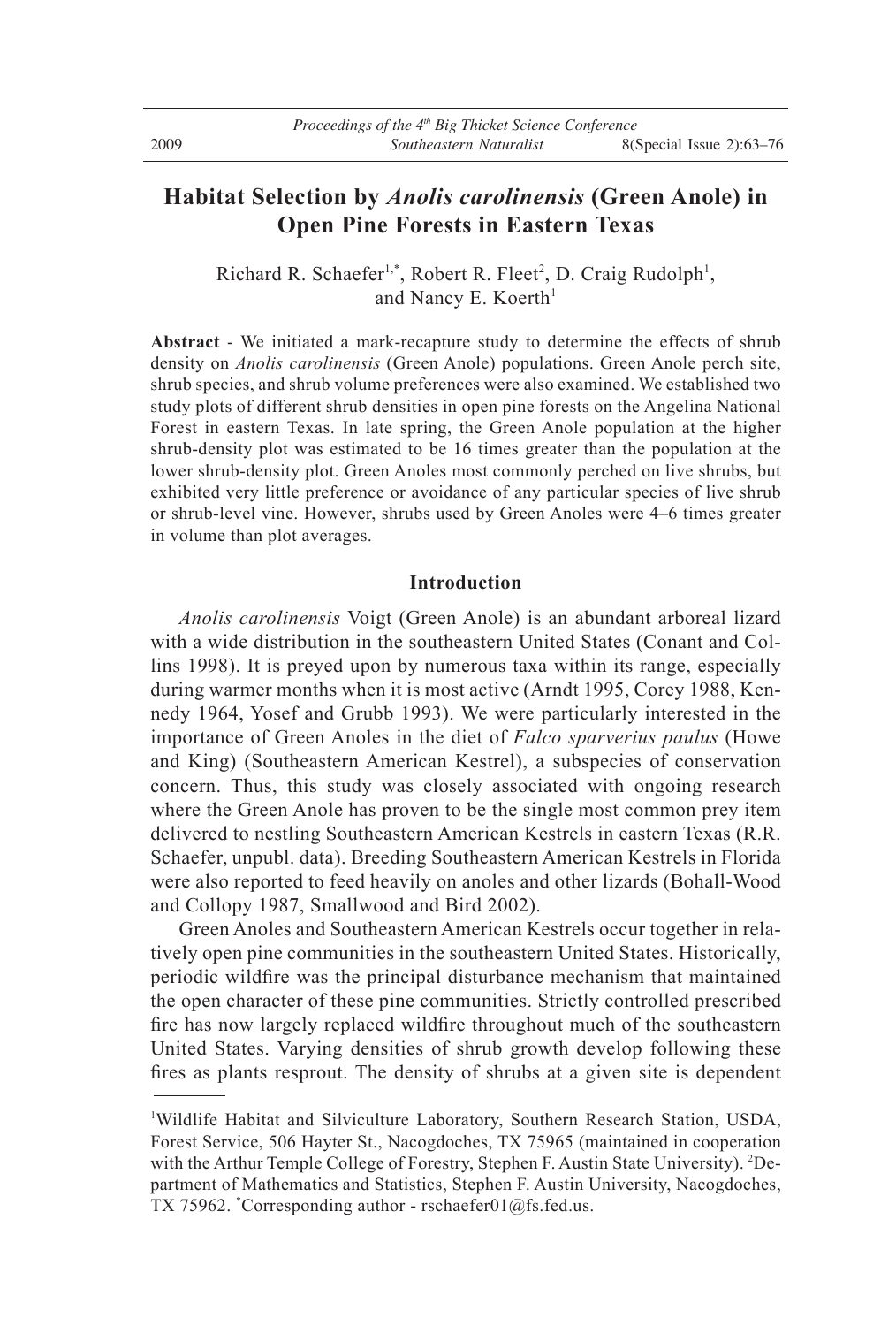on soils, moisture, and fire frequency and intensity, among other factors (Gilliam et al. 1993, Glitzenstein et al. 1995). Green Anoles prefer dense shrubbery in more open areas (Dundee and Rossman 1989). Open pine communities with a greater shrub density may harbor a greater abundance of anoles and provide higher quality foraging habitat for kestrels during seasons when anoles are most active.

 Numerous studies of *Anolis* lizards, especially Caribbean species, have sought answers to both interspecific and intraspecific habitat-related questions (Irschick et al. 2005, Jenssen 1973, Rodríguez-Robles et al. 2005, Schoener 1975), but to our knowledge, none have addressed the relationship between shrub density and population size. We estimated the Green Anole population size and characterized habitat use at two upland pine sites in eastern Texas. We suspected that greater shrub density would correspond with higher anole populations by providing more perch sites, increased food resources, and greater concealment from predators. We were primarily interested in relationships between shrub density and Green Anole population size, but we also examined anole perch site, shrub species, and shrub volume preferences.

# **Field-site Description**

 We established two 0.5-ha study plots, separated by a distance of approximately 2.7 km, on the southern Angelina National Forest in eastern Texas. Because of our interest in the predator-prey relationship between Southeastern American Kestrels and Green Anoles, we selected plots within known kestrel foraging areas. Plots were located within open pine forests dominated by the fire-adapted *Pinus palustris* P. Mill. (Longleaf Pine), and receive periodic prescribed fires by forest managers. One plot contained a higher density of shrub-level vegetation (shrubs and shrub-level vines) and the other had a much lower density. Hereafter, they will be referred to as the "high-density plot" and the "low-density plot." Prior to study initiation in May 2004, the most recent prescribed fire occurred on 31 January 2001 at the high-density plot and on 1 February 2001 at the low-density plot. Shrub-level vegetation at the high-density plot was not contiguous and was irregularly dispersed throughout the plot.

Controlled fires maintained an open character by impeding the encroachment of woody shrub and mid-story vegetation of non-Longleaf Pine species (Platt et al. 1988, Provencher et al. 2001). A portion of the mid-story vegetation survived these fires, depending on the species as well as timing and intensity of the fire (R.R. Schaefer, pers. observ.). However, most shrub species were killed back to ground level since they are much smaller in diameter and more vulnerable to even low intensity fires, resulting in the resprouting of an even-aged layer of woody, shrub-level vegetation (R.R. Schaefer, pers. observ.). Soil and moisture further influenced the density and species composition of woody vegetation (Gilliam et al. 1993). Ground-cover vegetation was more prevalent in areas where fewer shrub and mid-story plants allowed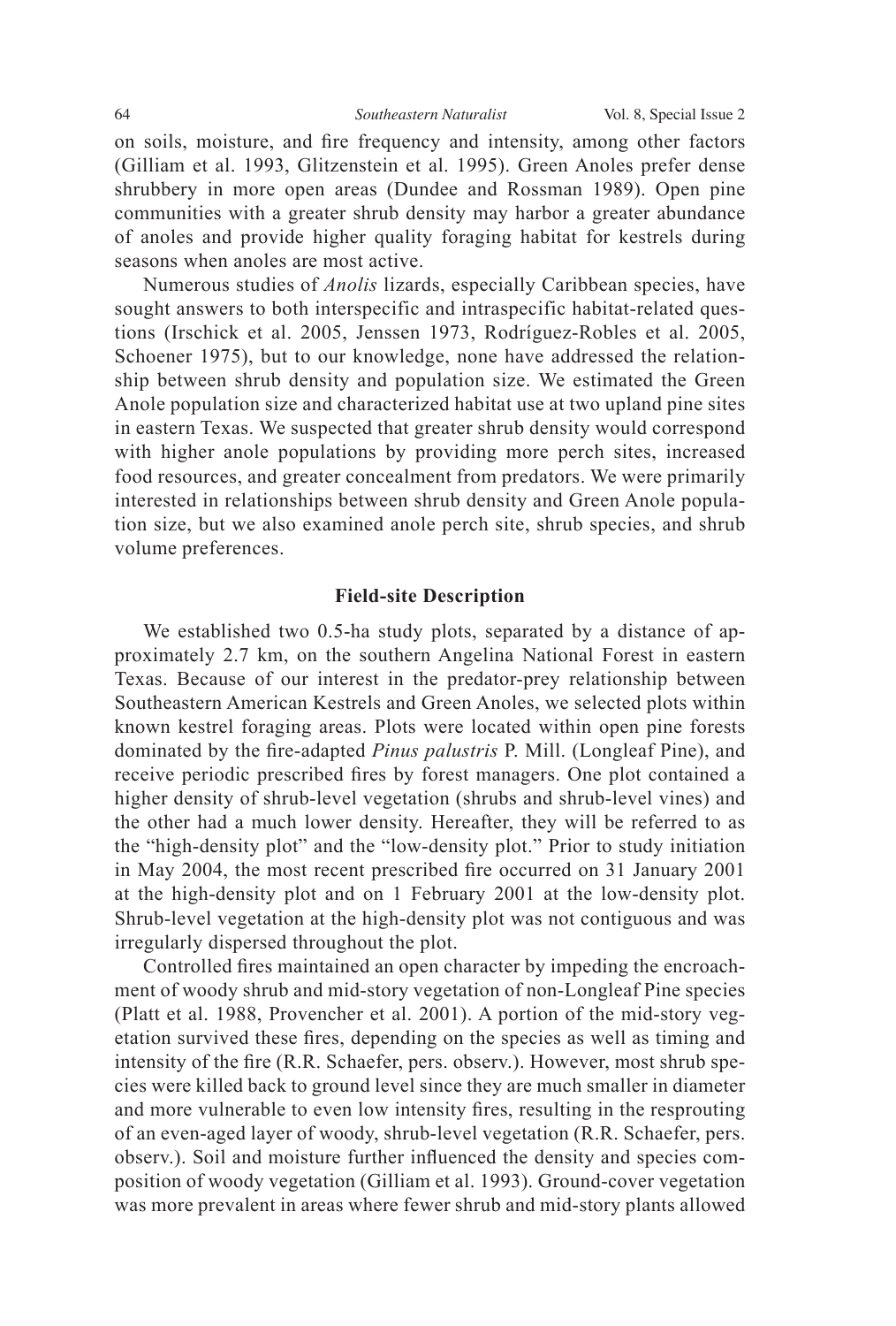sunlight to penetrate to ground level (Masters et al. 1996). Greater shrub and mid-story densities, especially hardwoods, resulted in more area of bare ground and leaf litter.

### **Methods**

 During mid-summer of 2004, we conducted a complete census of all shrub, mid-story, and canopy plants within each plot. Woody vegetation was categorized based on height: ground level  $( $0.5 \text{ m}$ ), shrub ( $\geq 0.5 \text{ m}$  and  $\leq 3$$ m), mid-story  $(\geq)$  m and below the canopy), and canopy. We used a 1-m pole marked with 0.1-m increments to measure the height (m) and width (m) of each live, woody shrub-level plant (shrubs and vines) within each plot and calculated the percent of total shrub volume (height x width<sup>2</sup>) occupied by each shrub-level species. A clinometer was used to measure the height (m) of each mid-story tree, and calipers were used to obtain diameter at breast height (DBH; cm) for each mid-story and canopy tree. We divided each plot into four equal subplots. At the center point of each subplot, we measured canopy height (m) with a clinometer; estimated percent ground cover of woody vegetation, herbaceous vegetation, and bare ground/leaf litter; and used a one-factor metric basal area prism to measure basal area  $(m^2/ha)$  of pine canopy, hardwood canopy, pine mid-story, and hardwood mid-story.

 All Green Anole data were collected during late spring/early summer (11 May–2 July) and late summer  $(1-13$  Sept.) of 2004. Hereafter, these time frames will be referred to as "late spring" and "late summer." Markrecapture data were obtained during late spring (11–27 May) and late summer  $(1-13$  Sept.) at the high-density plot, and during the late spring  $(25$ May–4 June) at the low-density plot. There were 5 mark-recapture sampling events in the high-density plot during both late spring and late summer, and 3 sampling events in the low-density plot during late spring. Two to four observers conducted a search for Green Anoles within the entire plot, from ground level up to mid-story level, during each sampling event. The upper portion of canopy trees was not included in the searches since we could not adequately locate anoles at that height, but the lower portion of canopy tree boles (<5.0 m above ground) was searched. Green Anoles were captured by hand and ventrally marked in numerical order using a nontoxic permanent marker. Those escaping capture were recorded as such. We measured snoutto-vent length (svl) to the nearest 1.0 mm on all captured anoles. Those measuring  $\geq$ 40 mm were considered adult, and those <40 mm were considered juvenile (Jenssen et al. 1998). Individuals escaping capture were visually determined to be adult or juvenile. Sex was not consistently recorded since it was not relevant to our study objectives. However, we did record the sex of very obvious individuals (e.g., large, displaying males). We recorded Green Anole perch height (m) where first sighted, perch site, and perch-site plant species for each individual observed, including those that escaped capture. We noted 14 different perch sites (Table 1). We used paired *t*-tests (paired by plot and date) to compare adult and juvenile perch heights, and included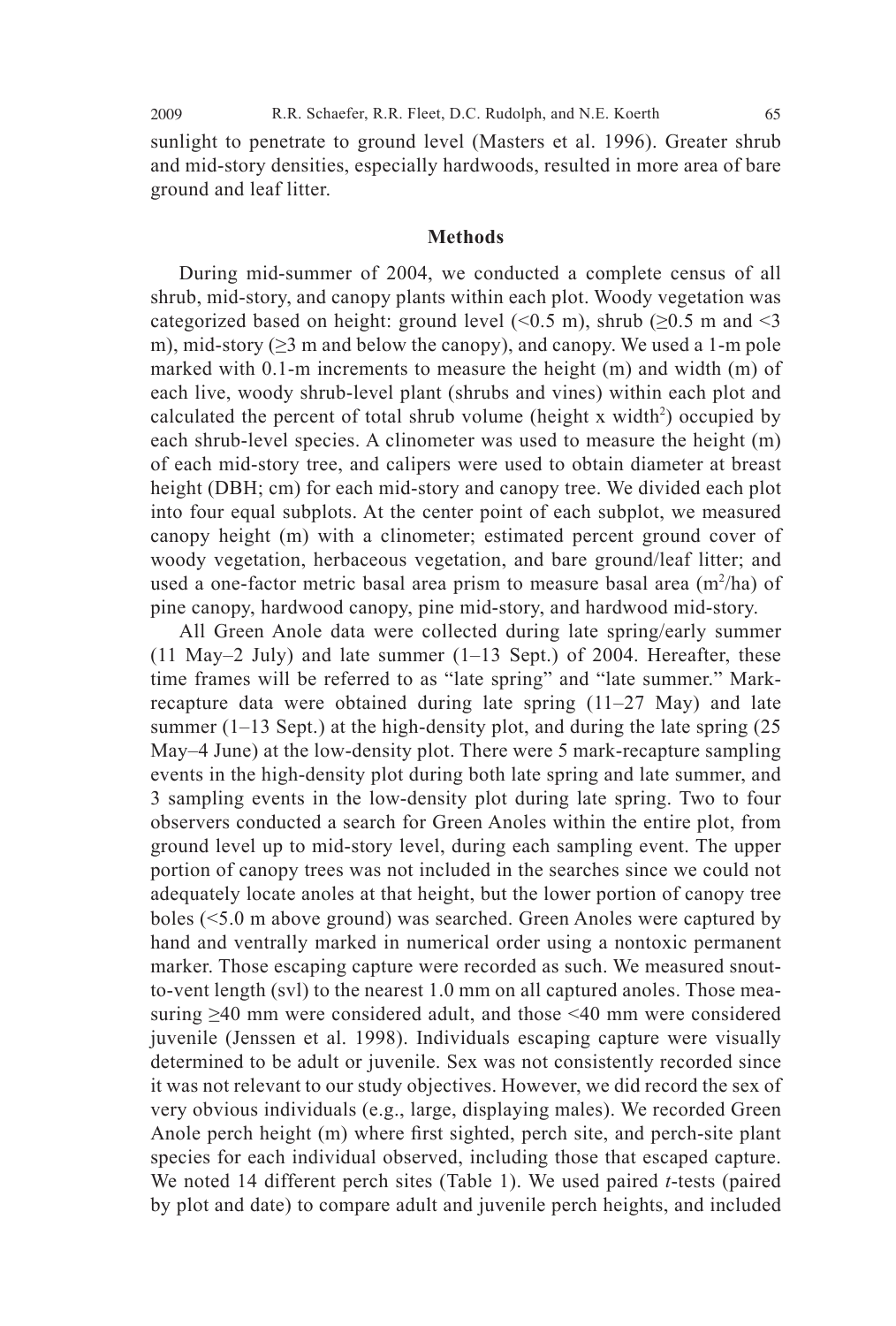only those dates when both age categories were observed. We also recorded the height  $(m)$ , width  $(m)$ , and subsequently calculated the volume  $(m<sup>3</sup>)$  of all live, shrub-level plants on which Green Anoles were observed.

 We assumed mark-recapture data were collected over short enough time spans within each season (17 and 13 days during late spring and late summer, respectively, at the high-density plot; 11 days during late spring at the lowdensity plot) that the effects of migration, mortality, and recruitment at each plot were negligible. Thus, we assumed plot populations of Green Anoles were closed (Seber 1986, 2001). We used the program CAPTURE (Otis et al. 1978) to select the appropriate capture model and estimate population size within each plot. Search time for a given day varied, and all searches were conducted between 1015 and 1616 within cloud cover (0–100%) and temperature (23.5–33.0 °C) ranges conducive to Green Anole activity. Temperature was more important than cloud cover in influencing anole activity. We experienced good success in locating anoles when the percent cloud cover was high as long as temperatures were at least within the range given above.

 We determined Green Anole preference and avoidance of various shrublevel species by calculating the selection index and confidence limits for Manly et al.'s (1993) Design II, and conducting a complete census of avail-

|                                    | High shrub density plot | Low shrub<br>density plot <sup>A</sup>                     |                                     |  |
|------------------------------------|-------------------------|------------------------------------------------------------|-------------------------------------|--|
| Perch site                         | Late spring             | Late summer<br>$\%$ (# observations) $\%$ (# observations) | Late spring<br>$%$ (# observations) |  |
| Shrub vegetation <sup>B</sup>      |                         |                                                            |                                     |  |
| Live shrub                         | 61.8(115)               | 67.3(70)                                                   | 60.0(21)                            |  |
| Dead shrub                         | 1.6(3)                  | 2.9(3)                                                     | 2.9(1)                              |  |
| Live within dead shrub $\rm{^{c}}$ | 2.2(4)                  | 4.8(5)                                                     | 0.0(0)                              |  |
| Woody vine at shrub level          | 3.8(7)                  | 6.7(7)                                                     | 28.6(10)                            |  |
| Debris lodged in live shrub        | 1.1(2)                  | 1.0(1)                                                     | 0.0(0)                              |  |
| Mid-story vegetation <sup>D</sup>  |                         |                                                            |                                     |  |
| Pine midstory                      | 0.5(1)                  | 0.0(0)                                                     | 0.0(0)                              |  |
| Hardwood midstory                  | 16.1(30)                | 3.9(4)                                                     | 2.9(1)                              |  |
| Woody vine at midstory level       | 0.0(0)                  | 1.9(2)                                                     | 0.0(0)                              |  |
| Canopy pine trunk                  | 2.2(4)                  | 2.9(3)                                                     | 0.0(0)                              |  |
| Live woody ground vegetation $E$   | 1.1(2)                  | 4.8(5)                                                     | 0.0(0)                              |  |
| Bracken Fern <sup>F</sup>          | 1.1(2)                  | 0.0(0)                                                     | 0.0(0)                              |  |
| Tree stump                         | 1.1(2)                  | 1.9(2)                                                     | 2.9(1)                              |  |
| Log/limb on ground                 | 5.4(10)                 | 1.0(1)                                                     | 2.9(1)                              |  |
| Bare ground/leaf litter            | 2.2(4)                  | 1.0(1)                                                     | 0.0(0)                              |  |
| Total observations                 | 100.0(186)              | 100.0(104)                                                 | 100.0(35)                           |  |

Table 1. Perch sites used by *Anolis carolinensis* (Green Anole) at two study plots in eastern Texas.

<sup>A</sup>No data for late summer.

 $B_{\text{Shrubs}} = 20.5 \text{ m and } 3.0 \text{ m in height.}$ 

 ${}^{\text{c}}$ Resprouting shrub following a prescribed fire, with the live portion at shrub level and the firekilled portion still standing.

 $\text{PMidstory} = 23.0 \text{ m}$  in height and below canopy.

 $E$ Ground = <0.5 m in height.

F *Pteridium aquilinum* (L.) Kuhn (Bracken Fern).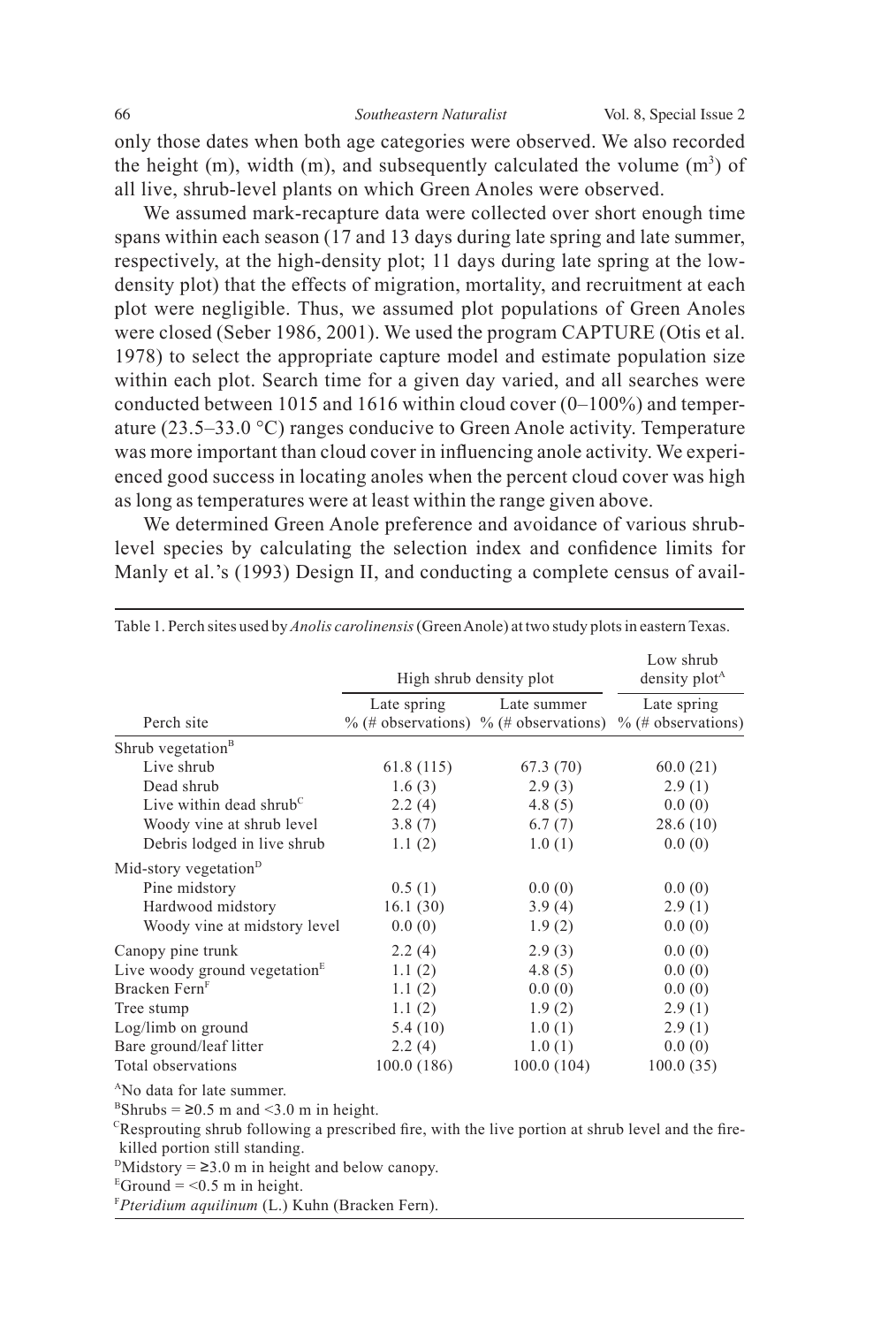able resources. In this case, "available resources" refers to volume of all live shrub-level plant species. In these analyses, if the 95% confidence interval around the selection index includes 1.00, the species was considered neutral  $(i.e., neither preferred nor avoided).$  If the upper confidence limit was less than 1.00, the species was considered avoided. If the lower confidence limit was greater than 1.00, the species was considered preferred. However, those species with an upper or lower confidence limit between 0.90 and 1.10 were considered "borderline avoided" or "borderline preferred," respectively. Green Anoles escaping capture and marking were omitted here since individuals must be identifiable for these calculations.

 We calculated the mean width, height, and volume of all available shrublevel woody plants in each plot. We compared the means to similar values calculated for those plants harboring Green Anoles in an effort to identify shrub-structure preferences. Because all woody vegetation was measured (not sampled) in each plot, statistical comparisons were unnecessary.

### **Results**

 Canopy height was similar between plots, but the high-density plot contained 1.5 times more pine canopy trees than the low-density plot (Table 2). There were 66 hardwood mid-story trees in the high-density plot versus only

| Habitat variable                                                | High shrub-density Low shrub-density |          |
|-----------------------------------------------------------------|--------------------------------------|----------|
| Canopy height $(m)^A$                                           | 24.6                                 | 25.1     |
| Pine canopy basal area $(m^2/ha)^A$                             | 22.0                                 | 15.6     |
| Total pine canopy trees                                         | 81                                   | 52       |
| Pine can opy diameter at breast height $(cm)^B$                 | 41.0                                 | 40.5     |
| Pine mid-story basal area $(m^2/ha)^{AC}$                       | 2.5                                  | 1.8      |
| Total pine mid-story trees <sup>C</sup>                         | 32                                   | 37       |
| Pine mid-story diameter at breast height (cm) <sup>BC</sup>     | 11.7                                 | 15.8     |
| Pine mid-story height $(m)^{BC}$                                | 12.0                                 | 15.9     |
| Hardwood canopy basal area $(m^2/ha)^A$                         | 0.3                                  | 0.0      |
| Total hardwood canopy trees                                     | 1                                    | $\theta$ |
| Hardwood canopy diameter at breast height (cm) <sup>B</sup>     | 42.5                                 | 0.0      |
| Hardwood mid-story basal area $(m^2/ha)^{AC}$                   | 2.9                                  | 0.0      |
| Total hardwood mid-story trees <sup>C</sup>                     | 66                                   | 1        |
| Hardwood mid-story diameter at breast height (cm) <sup>BC</sup> | 14.9                                 | 30.5     |
| Hardwood mid-story height $(m)$ <sup>BC</sup>                   | 9.2                                  | 11.4     |
| Total shrubs and shrub-level vines <sup>D</sup>                 | 1517                                 | 598      |
| Woody ground cover $(\%)^{AE}$                                  | 13.7                                 | 42.5     |
| Herbaceous ground cover $(\%)^{\text{AE}}$                      | 16.3                                 | 30.0     |
| Bare ground/leaf litter $(\%)^{\text{AE}}$                      | 70.0                                 | 27.5     |

Table 2. Forest habitat measurements at two *Anolis carolinensis* (Green Anole) mark-recapture study plots in eastern Texas.

A The mean for this variable was derived from measurements taken at 4 subplots within each shrub plot.

 $B<sup>B</sup>$ The mean for this variable was calculated using the total number of plants within each shrub plot.

 $\text{C}_{\text{Midstory}}$  = vegetation  $\geq 3.0$  m in height and below canopy.

 $D\text{Shrub} = \text{vegetation } \geq 0.5 \text{ m and } \leq 3.0 \text{ m in height.}$ 

 $E$ Ground = vegetation < 0.5 m in height.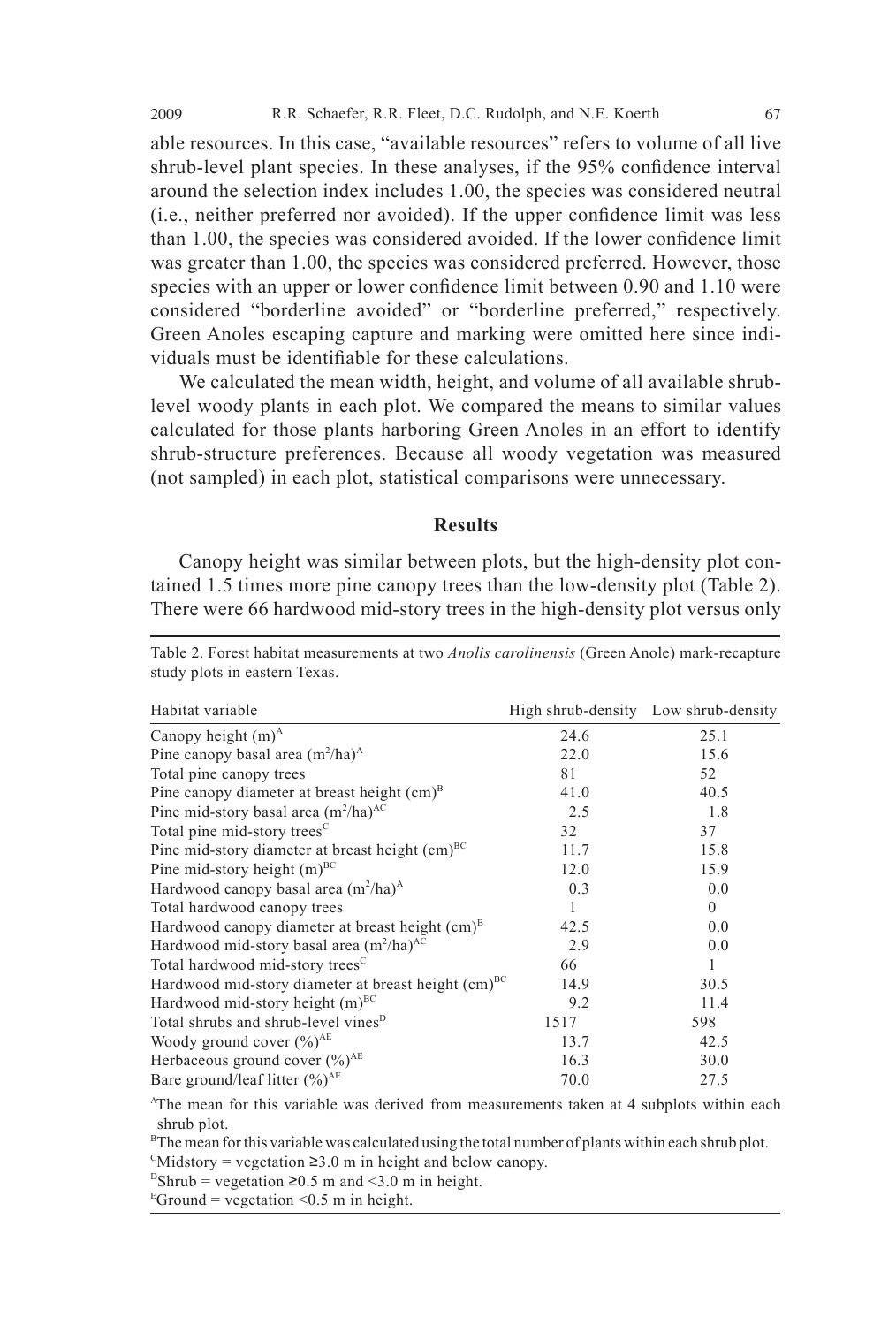1 in the low-density plot. The number of pine mid-story trees was slightly greater in the low-density plot (37 versus 32). Canopy hardwoods were nonexistent in the low-density plot, and only one occurred in the high-density plot. The total number of live shrubs and shrub-level woody vines was more than 2.5 times greater in the high-density plot than in the low-density plot. Both woody and herbaceous ground covers were better developed in the lowdensity plot, perhaps due to the near absence of hardwood mid-story. Bare ground/leaf litter cover was 2.5 times greater in the high-density plot where hardwood mid-story was much more common.

 Totals of 37 and 15 woody shrub-level species were found in the highdensity and low-density plots, respectively, indicating greater species richness in the former (Table 3). A species' abundance did not necessarily correlate with the percent of volume occupied by that species within a plot. For example, *Sassafras albidum* (Sassafras) made up 16% (242 plants) of total shrubs in the high-density plot, making it the most abundant species there. However, it accounted for only 2.6% of the total shrub volume in that plot. Conversely, *Callicarpa americana* (American Beautyberry) made up 3.8% (58 plants) of all shrubs in the high-density plot, yet accounted for 14.5% of the total shrub volume. Similarly, *Rhus copallina* (Shining Sumac) made up 45.3% (271 plants) of total shrubs in the low-density plot, but accounted for only 15.5% of the total shrub volume. *Vitis aestivalis* (Summer Grape) made up only 6.9% (41 plants) of total shrubs in the low-density plot, but accounted for 24% of the total shrub volume.

Green Anole abundance was much greater at the plot with a higher density of shrubs (Table 4). During mark-recapture sampling events, 87 and 74 individuals were marked at the high-density plot during late spring and late summer, respectively. Eight were marked at the low-density plot during late spring. The program CAPTURE selected model  $M_t$  (capture probabilities vary with time) to derive a Green Anole population estimate of 211 at the high-density plot during late spring. The model  $M<sub>o</sub>$  (capture probabilities are constant) was selected for calculations of Green Anole populations of 160 at the high-density plot during late summer and 13 at the low-density plot during late spring.

Green Anoles were observed on live shrubs much more often than any other perch site in both plots during late spring and in the high-density plot during late summer (Table 1). No late summer data are available for the lowdensity plot. Green Anoles at the high-density plot were found on live shrubs 61.8% ( $n = 115$ ) of the time followed by hardwood mid-story at 16.1% ( $n =$ 30). Adult males, often displaying, accounted for 56.7% (*n* = 17) of anole observations on hardwood mid-story trees. Eight juveniles accounted for only 7% of all marked individuals at the high-density plot during late spring. Green Anole age distribution shifted dramatically by late summer at the high-density plot, where juveniles accounted for 71.6% (*n* = 53) of marked individuals. Live shrubs remained the most frequently observed perch site at 67.3% ( $n = 70$ ), followed by woody vines at shrub-level at 6.7% ( $n = 7$ ).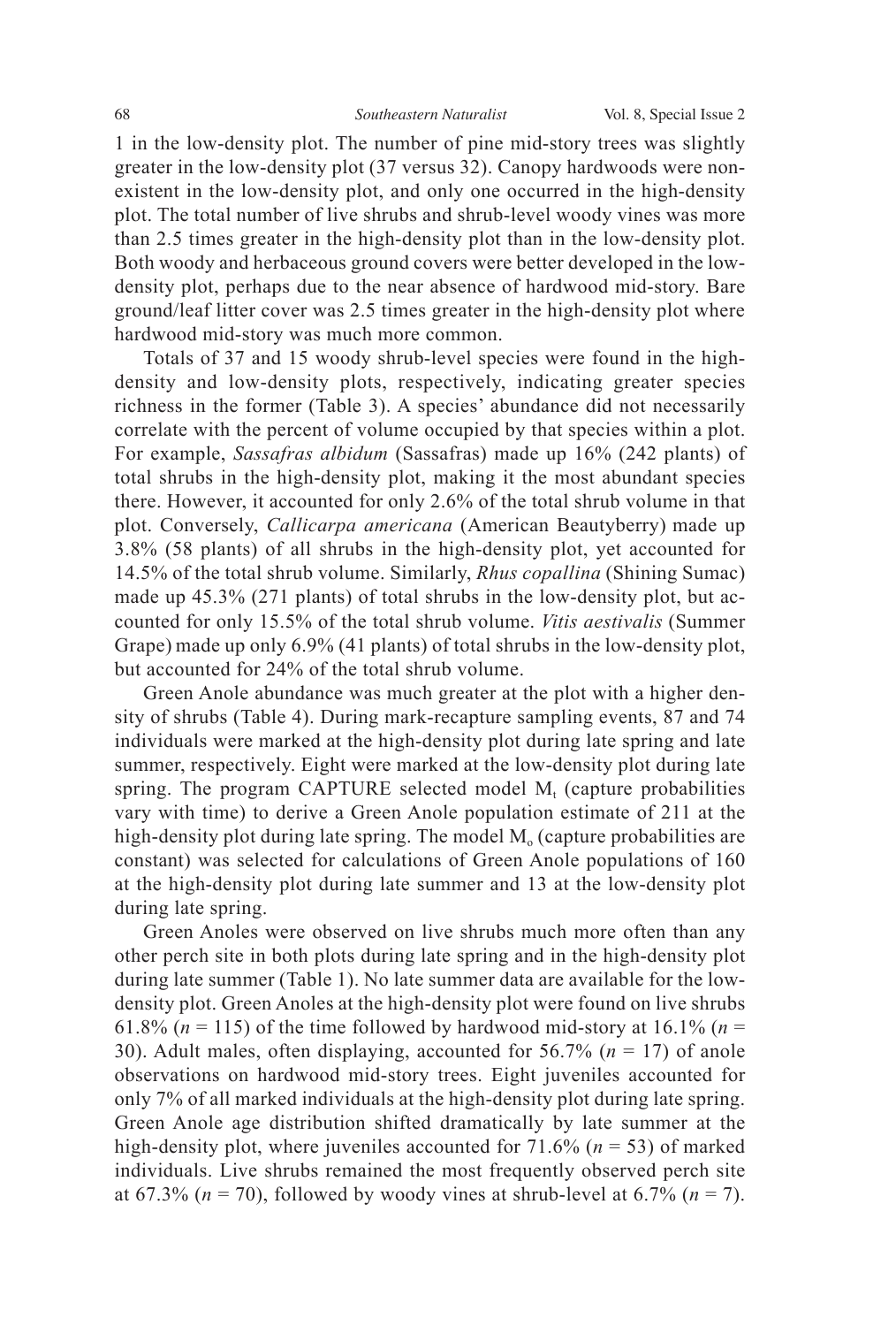Observations on hardwood mid-story vegetation were reduced to 3.9%  $(n=4)$  of the total. Only adults  $(n=10)$  were captured at the low-density plot prior to 28 June. Juveniles made up 50% ( $n = 5$ ) of initial captures ( $n = 10$ ) at the low-density plot from 28 June to 2 July. Live shrubs were again the most commonly used perch site at the low-density plot at  $60\%$  ( $n = 21$ ) followed by woody vines at shrub level at 28.6% (*n* = 10) of total observations.

Juvenile Green Anoles  $(n = 8)$  captured at the high-density plot during late spring had a mean svl of 37.6 mm, and we found no significant difference between adult perch height (mean =  $0.72 \pm 0.03$  m) and juvenile perch height  $(\text{mean} = 0.65 \pm 0.13 \text{ m}, t = 0.60, df = 5, P = 0.57)$ . All juveniles  $(n = 5)$  captured at the low-density plot were found during early summer (28 June–2 July) and had a mean svl of 24.0 mm. Adult perch height (mean =  $0.65 \pm 0.13$  m) was not significantly greater than juvenile perch height (mean =  $0.41 \pm 0.16$  m,  $t =$ 0.81,  $df = 2$ ,  $P = 0.50$ ) at the low-density plot. Juveniles ( $n = 53$ ) captured at the high-density plot during late summer had a mean svl of 31.5 mm, and adult perch height (mean =  $1.0 \pm 0.06$  m) was significantly greater than juvenile perch height (mean =  $0.77 \pm 0.09$  m,  $t = 6.73$ , df = 4,  $P = 0.003$ ).

Green Anoles exhibited very little preference for, or avoidance of, any particular species of live shrub or shrub-level vine. However, many species were too uncommon within the plots to detect preference or avoidance by anoles. Many other shrub-level species were considered neutral in preference since the number of expected anole observations was similar to the number of actual observations. Only 17 of 37 available shrub-level species were used by Green Anoles at the high-density plot during late spring. Of the unused species, only *Asimina parviflora* (Dwarf Pawpaw) was common enough to expect to be used at least once. Of the used species, *Quercus stellata* (Post Oak) and Muscadine Grape were considered avoided by Green Anoles and *Quercus marilandica* (Blackjack Oak) was ranked as preferred. *Ilex vomitoria* (Yaupon) was considered borderline avoided (upper confidence limit for the selection index was 1.00), and *Carya texana* (Black Hickory) was borderline preferred (lower confidence limit for the selection index was 0.93). Twelve species used by Green Anoles were ranked as neutral.

 Green Anoles again used only 17 of 37 available shrub-level species at the high-density plot during late summer. Of the unused shrub-level species, only Sassafras occurred in sufficient volume to expect use by anoles. Yaupon was ranked as avoided and Black Hickory was considered preferred. Fifteen species used by Green Anoles were ranked as neutral.

 Seven of 15 available shrub-level species were used by Green Anoles at the low-density plot during late spring, but none were ranked as preferred. Of the unused species, only Shining Sumac occurred in sufficient volume to expect use by anoles. *Quercus incana* (Bluejack Oak) was borderline avoided (upper confidence limit for the selection index was  $1.00$ ). Six species used by Green Anoles were ranked as neutral.

 Shrubs and shrub-level vines harboring Green Anoles averaged wider, taller, and greater in volume than available shrubs present in each plot in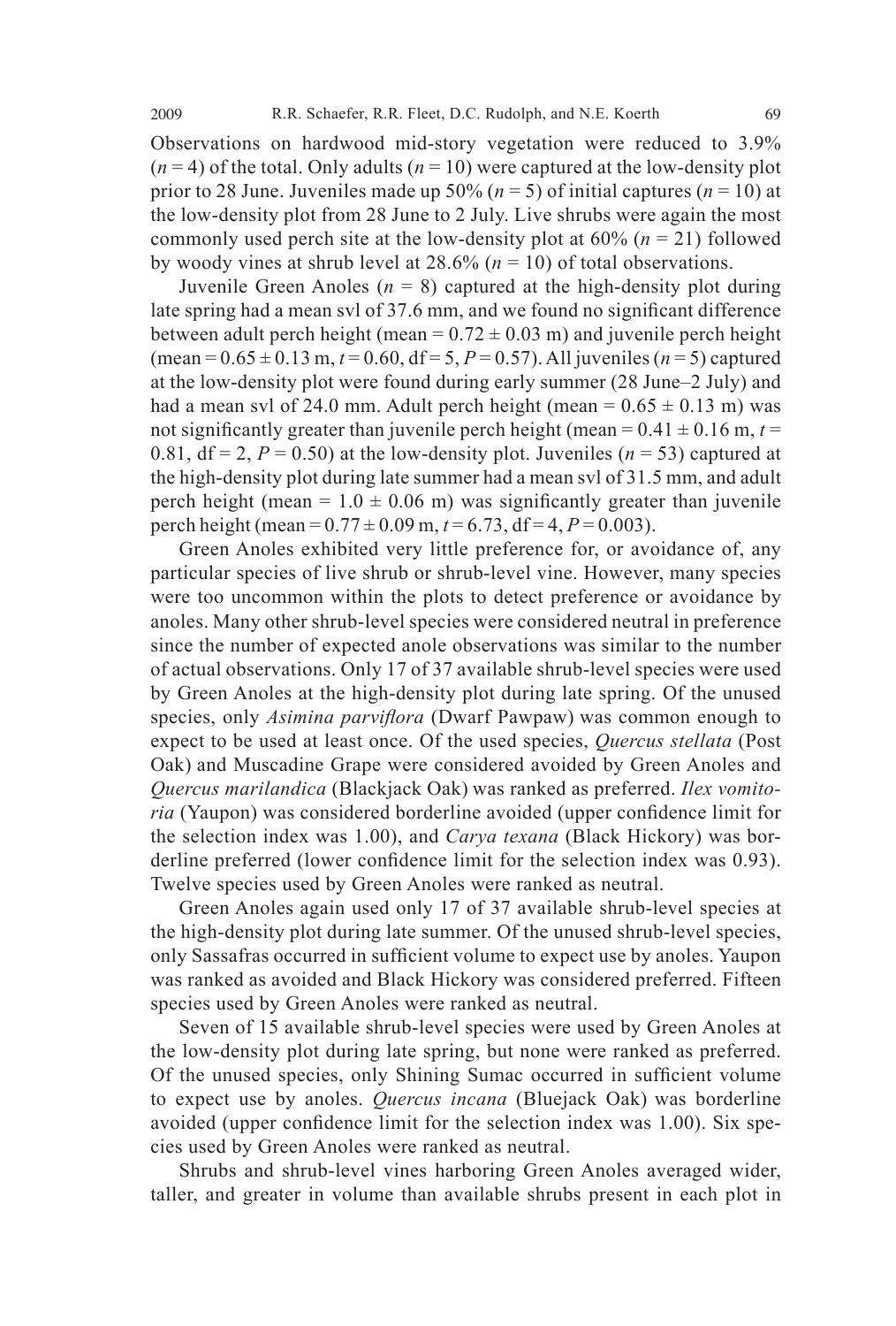|                                                             |                 | High shrub-density plot <sup>B</sup> |                                           |                 | Low shrub-density plot |                                           |
|-------------------------------------------------------------|-----------------|--------------------------------------|-------------------------------------------|-----------------|------------------------|-------------------------------------------|
| Shrub species <sup>A</sup>                                  | % (# of plants) | % of total<br>volume                 | $observations$ <sup>C</sup><br>% (# anole | % (# of plants) | $%$ of total<br>volume | observation <sup>C</sup><br>$\%$ (# anole |
| Asimina parviflora (Michx.) Dunal (Dwarf Pawpaw)            | 3.1(47)         | 1.46                                 | 0.5(1)                                    | 0.5(3)          | 0.06                   | 0.0(0)                                    |
| Berchemia scandens (Hill) K. Koch (Alabama Supplejack)      | $0.1\ (1)$      | 0.03                                 | 0.0(0)                                    | 0.0(0)          | 0.00                   | 0.0(0)                                    |
| Callicarpa americana L. (American Beautyberry)              | 3.8(58)         | 14.48                                | 1.3(36)                                   | 7.5(45)         | 32.89                  | 45.2(14)                                  |
| Carya texana Buckl. (Black Hickory)                         | 9.6(145)        | 9.25                                 | 15.8 (33)                                 | 0.8(5)          | 1.63                   | 3.2(1)                                    |
| Chionanthus virginicus L. (Fringetree)                      | 0.1(2)          | 0.25                                 | 0.5(1)                                    | 0.0(0)          | 0.00                   | 0.0(0)                                    |
| Cornus florida L. (Flowering Dogwood)                       | 2.6(40)         | $1.10$                               | 1.9(4)                                    | 0.2(1)          | 1.10                   | 0.0(0)                                    |
| Crataegus spp. L. (hawthorn species)                        | 0.5(8)          | 0.10                                 | 0.5(1)                                    | 0.0(0)          | 0.00                   | 0.0(0)                                    |
| Gelsemium sempervirens (L.) St. Hil. (Carolina Jessamine)   | 1.5(23)         | 0.58                                 | 0.0(0)                                    | 0.0(0)          | 0.00                   | 0.0(0)                                    |
| Hypericum spp. L. (St. John's-wort species)                 | 0.2(3)          | 0.03                                 | 0.0(0)                                    | 0.7(4)          | 0.21                   | 0.0(0)                                    |
| Ilex decidua Walt. (Possumhaw)                              | 0.1(1)          | 0.01                                 | 0.0(0)                                    | 0.0(0)          | 0.00                   | 0.0(0)                                    |
| Ilex opaca Ait. (American Holly)                            | 0.5(7)          | 0.46                                 | 2.9(6)                                    | 0.0(0)          | 0.00                   | 0.0(0)                                    |
| Ilex vomitoria Ait. (Yaupon)                                | 2.3 (187        | 21.26                                | 13.5(28)                                  | 3.7(22)         | 4.81                   | 3.2(1)                                    |
| L. (Sweetgum)<br>Liquidambar styraciflua                    | 6.7 (101        | 17.51                                | 17.30(36)                                 | 0.7(4)          | 2.04                   | 0.0(0)                                    |
| Myrtle)<br>Myrica cerifera L. (Wax                          | 5.2 (79)        | 1.75                                 | $1.0\ (2)$                                | 0.0(0)          | 0.00                   | 0.0(0)                                    |
| (Blackgum)<br>Nyssa sylvatica Marsh. (                      | 0.9(14)         | 0.54                                 | 0.0(0)                                    | 0.0(0)          | 0.00                   | 0.0(0)                                    |
| Parthenocissus quinquefolia (L.) Planch. (Virginia Creeper) | 0.3(4)          | 0.13                                 | 0.0(0)                                    | 0.0(0)          | 0.00                   | 0.0(0)                                    |
| Persea borbonia (L.) Spreng. (Redbay)                       | 0.7(11)         | 1.58                                 | 3.4(7)                                    | 0.0(0)          | 0.00                   | 0.0(0)                                    |
| (Shortleaf Pine)<br>Pinus echinata P. Mill.                 | 0.1(1)          | 0.01                                 | 0.0(0)                                    | 0.3(2)          | 0.08                   | 0.0(0)                                    |
| (Longleaf Pine)<br>Pinus palustris P. Mill.                 | 0.3(5)          | 0.10                                 | 0.0(0)                                    | 0.2(1)          | 0.08                   | 0.0(0)                                    |
| Prunus serotina Ehrh. (Black Cherry)                        | 0.1(2)          | 0.03                                 | 0.0(0)                                    | 0.0(0)          | 0.00                   | 0.0(0)                                    |

Table 3. Percent of total plants, number of plants, and percent of total volume of live shrub-level woody vegetation by species and frequencies of use by Anolis carolinensis (Green Anole) at two study plots in eastern Texa

# 70 *Southeastern Naturalist* Vol. 8, Special Issue 2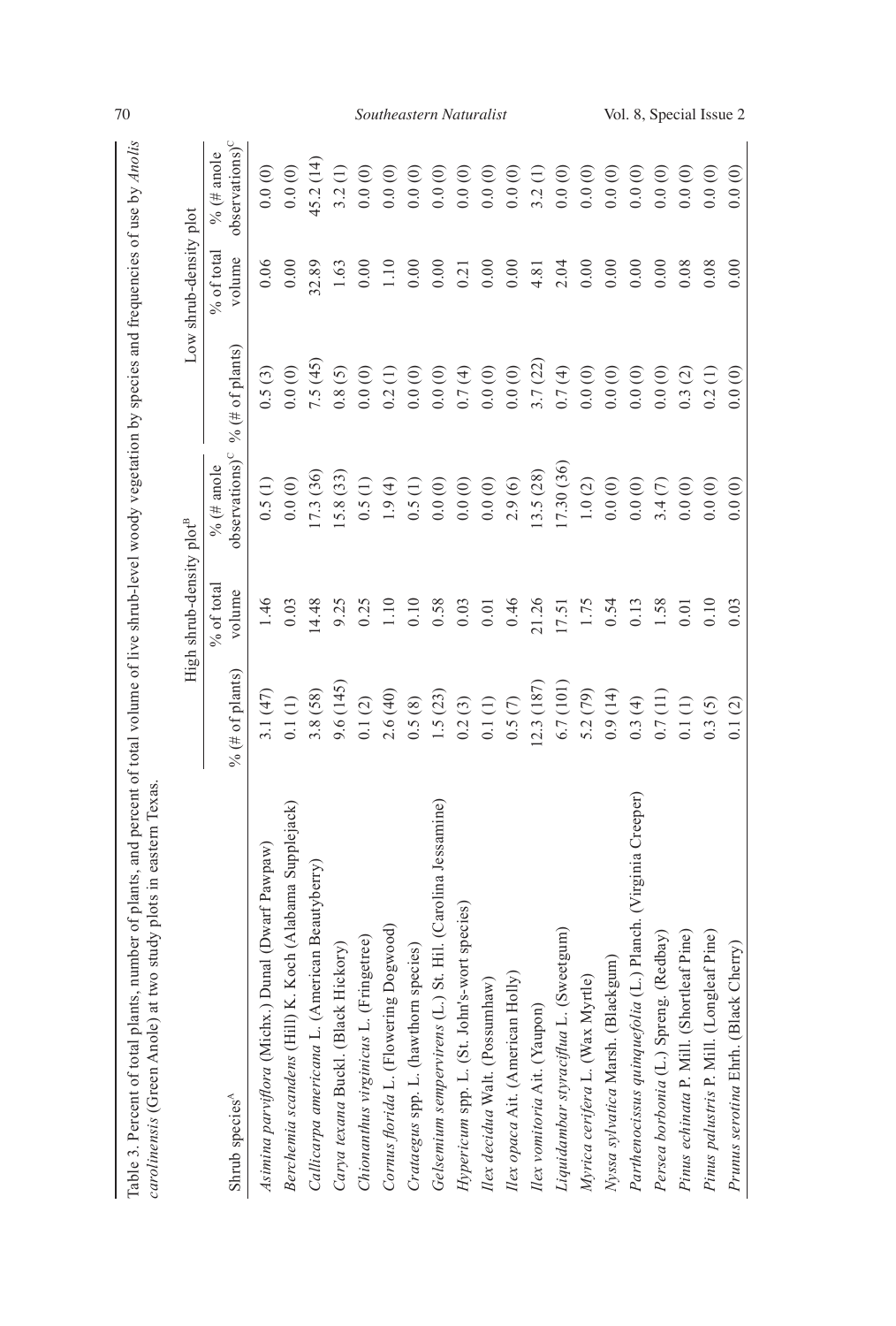|                                                                                                                                                                                                                                            |                 | High shrub-density plot <sup>B</sup> |                                           |                 | Low shrub-density plot |                                           |
|--------------------------------------------------------------------------------------------------------------------------------------------------------------------------------------------------------------------------------------------|-----------------|--------------------------------------|-------------------------------------------|-----------------|------------------------|-------------------------------------------|
| Shrub species <sup>A</sup>                                                                                                                                                                                                                 | % (# of plants) | $%$ of total<br>volume               | observation <sup>C</sup><br>% $($ # anole | % (# of plants) | % of total<br>volume   | observation <sup>C</sup><br>$\%$ (# anole |
| Prunus spp. L. (non-P. serotina plum species)                                                                                                                                                                                              | 0.1(1)          | 0.10                                 | 0.0(0)                                    | 0.0(0)          | 0.00                   | 0.0(0)                                    |
| Quercus alba L. (White Oak)                                                                                                                                                                                                                | 1.9(29)         | 2.89                                 | 3.9(8)                                    | 0.00            | 0.0(0)                 | 0.0(0)                                    |
| Quercus falcata Michx. (Southern Red Oak)                                                                                                                                                                                                  | 4.4 (66)        | 2.69                                 | 2.9(6)                                    | 8.2(49)         | 6.22                   | 3.2                                       |
| Quercus hemisphaerica Bartr. ex Willd. (Darlington Oak)                                                                                                                                                                                    | 0.5(7)          | 0.10                                 | 0.0(0)                                    | 1.7(10)         | 2.15                   | 3.2                                       |
| Quercus incana Bartr. (Bluejack Oak)                                                                                                                                                                                                       | 2.1(32)         | 0.65                                 | 0.5(1)                                    | (1.1)(126)      | 8.88                   | 6.5(2)                                    |
| Quercus marilandica Muenchh. (Blackjack Oak)                                                                                                                                                                                               | 4.6(69)         | 1.34                                 | 4.3(9)                                    | 0.0(0)          | 0.00                   | 0.0(0)                                    |
| Quercus nigra L. (Water Oak)                                                                                                                                                                                                               | 1.7(26)         | 0.35                                 | 0.0(0)                                    | 0.0(0)          | 0.00                   | 0.0(0)                                    |
| Quercus phellos L. (Willow Oak)                                                                                                                                                                                                            | $0.1\ (2)$      | 0.07                                 | 0.0(0)                                    | $0.0\ (0)$      | 0.00                   | 0.0(0)                                    |
| Quercus stellata Wangenh. (Post Oak)                                                                                                                                                                                                       | 3.1(47)         | 1.98                                 | 1.0(2)                                    | 0.0(0)          | 0.00                   | 0.0(0)                                    |
| Quercus spp. L. (oak species)                                                                                                                                                                                                              | 0.20(3)         | 0.02                                 | 0.0(0)                                    | 0.0(0)          | 0.00                   | 0.0(0)                                    |
| Rhus copallina L. (Shining Sumac)                                                                                                                                                                                                          | 0.6(9)          | 0.22                                 | 0.5(1)                                    | 45.3 (271       | 15.54                  | 3.2 <sub>1</sub>                          |
| Rubus spp. L. (blackberry species)                                                                                                                                                                                                         | 2.0(30)         | 0.20                                 | 0.5(1)                                    | 0.0(0)          | 0.00                   | 0.0(0)                                    |
| Sassafras albidum (Nutt.) Nees (Sassafras)                                                                                                                                                                                                 | (6.0 (242))     | 2.55                                 | 1.0(2)                                    | 2.3(14)         | 0.30                   | 0.0(0)                                    |
| Smilax spp. L. (greenbrier species)                                                                                                                                                                                                        | 0.3(5)          | 0.14                                 | 0.0(0)                                    | 0.0(0)          | 0.00                   | 0.0(0)                                    |
| Vaccinium spp. L. (blueberry species)                                                                                                                                                                                                      | 11.6(176)       | 3.08                                 | 4.3(9)                                    | 0.0(0)          | 0.00                   | 0.0(0)                                    |
| Viburnum rufidulum Raf. (Rusty Blackhaw)                                                                                                                                                                                                   | 0.1(2)          | 0.02                                 | 0.0(0)                                    | 0.0(0)          | 0.00                   | 0.0(0)                                    |
| ummer Grape)<br>Vitis aestivalis Michx. (St                                                                                                                                                                                                | 1.7 (26)        | 1.02                                 | 1.0(2)                                    | 6.9(41)         | 24.01                  | 32.3(10)                                  |
| Vitis rotundifolia Michx. (Muscadine Grape)                                                                                                                                                                                                | 0.4(6)          | 11.93                                | 5.8(12)                                   | 0.0(0)          | 0.00                   | 0.0(0)                                    |
| Total observations                                                                                                                                                                                                                         | 100.0(1517)     | 100.00                               | 100.0(208)                                | 100.0 (598)     | 100.00                 | (00.0(31)                                 |
| $^4$ Shrub = woody vegetation (including vines) 20.5 m and <3.0 m in height.<br><sup>B</sup> Late spring and late summer Green Anole observations are combined<br><sup>C</sup> Includes observations of Green Anoles that escaped capture. |                 |                                      |                                           |                 |                        |                                           |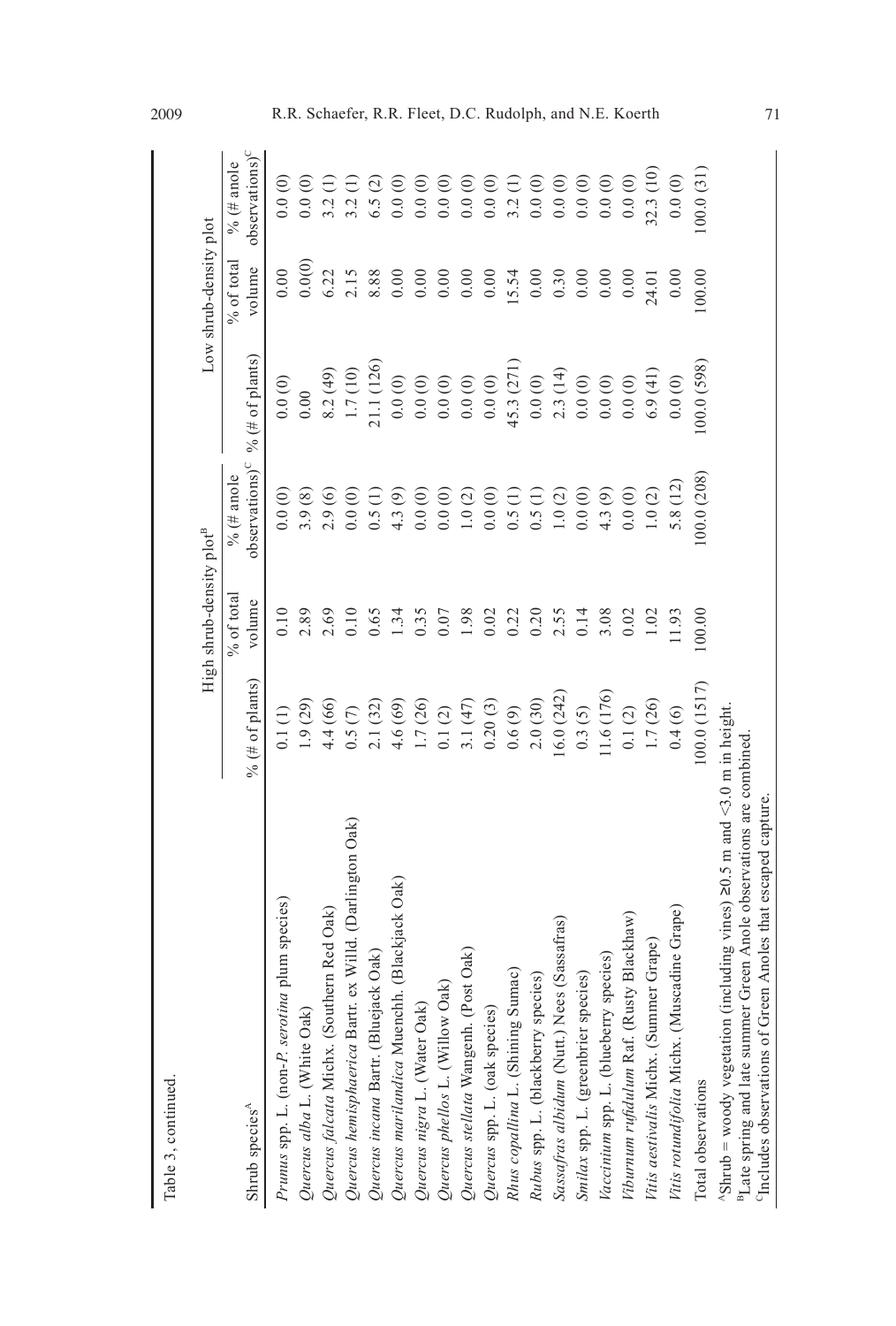both late spring and late summer (Table 5). On both the high- and low-density plots, most available shrubs (76.3% and 86.3%, respectively) were  $\leq 1.0$  m<sup>3</sup>. On the high-density plot, only 81 (5.3%) and 47 (3.1%) of 1517 available shrubs had a volume  $\geq 4.0$  m<sup>3</sup> and  $\geq 6.0$  m<sup>3</sup>, respectively. In late spring, 31% (*n* = 39) of all Green Anole observations on live shrub-level vegetation were on shrubs  $\geq$ 4.0 m<sup>3</sup>. By late summer, 34.1% ( $n = 28$ ) of all Green Anoles were observed on live shrub-level plants  $\geq 6.0$  m<sup>3</sup>. At the low-density plot, only 24  $(4.0\%)$  of 598 available shrubs had a volume  $\geq 4.0$  m<sup>3</sup>. In late spring, 45%  $(n = 14)$  of all Green Anoles were observed on live shrub-level vegetation  $\geq$ 4.0 m<sup>3</sup>. The use of voluminous shrubs by Green Anoles was proportionally greater than their availability at both plots.

# **Discussion**

Green Anole population size was much higher at the plot with greater shrub density. Live shrubs were by far the most commonly used perch substrate in both plots. Visually displaying adult males regularly perched on hardwood mid-story trunks in the high-density plot during late spring. By late summer, the majority of Green Anoles were juveniles and hardwood mid-story stems were rarely used. Most adults at the high-density plot disappeared between late spring and late summer, possibly having succumbed to mortality. We do not know if a similar reduction in adult

Table 4. *Anolis carolinensis* (Green Anole) population size estimates (*N*) derived from the program CAPTURE for two study plots in eastern Texas.

| Plot, season                             | Model <sup>A</sup> |     | SE   | 95% CI      |  |
|------------------------------------------|--------------------|-----|------|-------------|--|
| High shrub-density plot, late spring     | М.                 | 211 | 39.4 | $155 - 314$ |  |
| High shrub-density plot, late summer     | $M_{\alpha}$       | 160 | 28.5 | $120 - 236$ |  |
| Low shrub-density $plot^B$ , late spring | $M_{\alpha}$       | 13  | 6.0  | $9 - 39$    |  |

APopulation models selected by the program CAPTURE to estimate Green Anole population sizes:  $M_t$  = capture probabilities varied with time,  $M_0$  = capture probabilities were constant. <sup>B</sup>No data for late summer.

Table 5. Width, height, and volume of live, shrub-level vegetation available to and used by *Anolis carolinensis* (Green Anole) at two study plots in eastern Texas.

|                            |              | High shrub-density plot   |              |                            |              |                                   |      | Low shrub-density plot <sup>A</sup> |      |                                 |  |
|----------------------------|--------------|---------------------------|--------------|----------------------------|--------------|-----------------------------------|------|-------------------------------------|------|---------------------------------|--|
| Shrub                      |              | Available<br>$(n = 1517)$ |              | Late spring<br>$(n = 126)$ |              | Used<br>Late summer<br>$(n = 82)$ |      | Available<br>$(n = 598)$            |      | Used<br>Late spring<br>$(n=31)$ |  |
| dimension <sup>B</sup>     | Mean         | <b>SE</b>                 | Mean         | <b>SE</b>                  | Mean SE      |                                   | Mean | <b>SE</b>                           | Mean | <b>SE</b>                       |  |
| Width $(m)$                | 0.76         | 0.01                      | 0.09<br>1.41 |                            | 1.80         | 0.19                              | 0.68 | 0.02                                | 1.52 | 0.12                            |  |
| Height $(m)$               | 0.93<br>0.01 |                           | 1.44         | 0.05                       | 0.07<br>1.56 |                                   | 0.71 | 0.01                                | 1.23 | 0.09                            |  |
| Volume $(m^3)$             | 1.08         | 0.09                      | 4.16         | 0.56                       | 6.63         | 1.15                              | 0.65 | 0.06                                | 3.94 | 0.73                            |  |
| $ANa$ data far lata gumman |              |                           |              |                            |              |                                   |      |                                     |      |                                 |  |

No data for late summer.

 $B\text{Shrub}$  = vegetation  $\geq 0.5$  m and <3 m in height.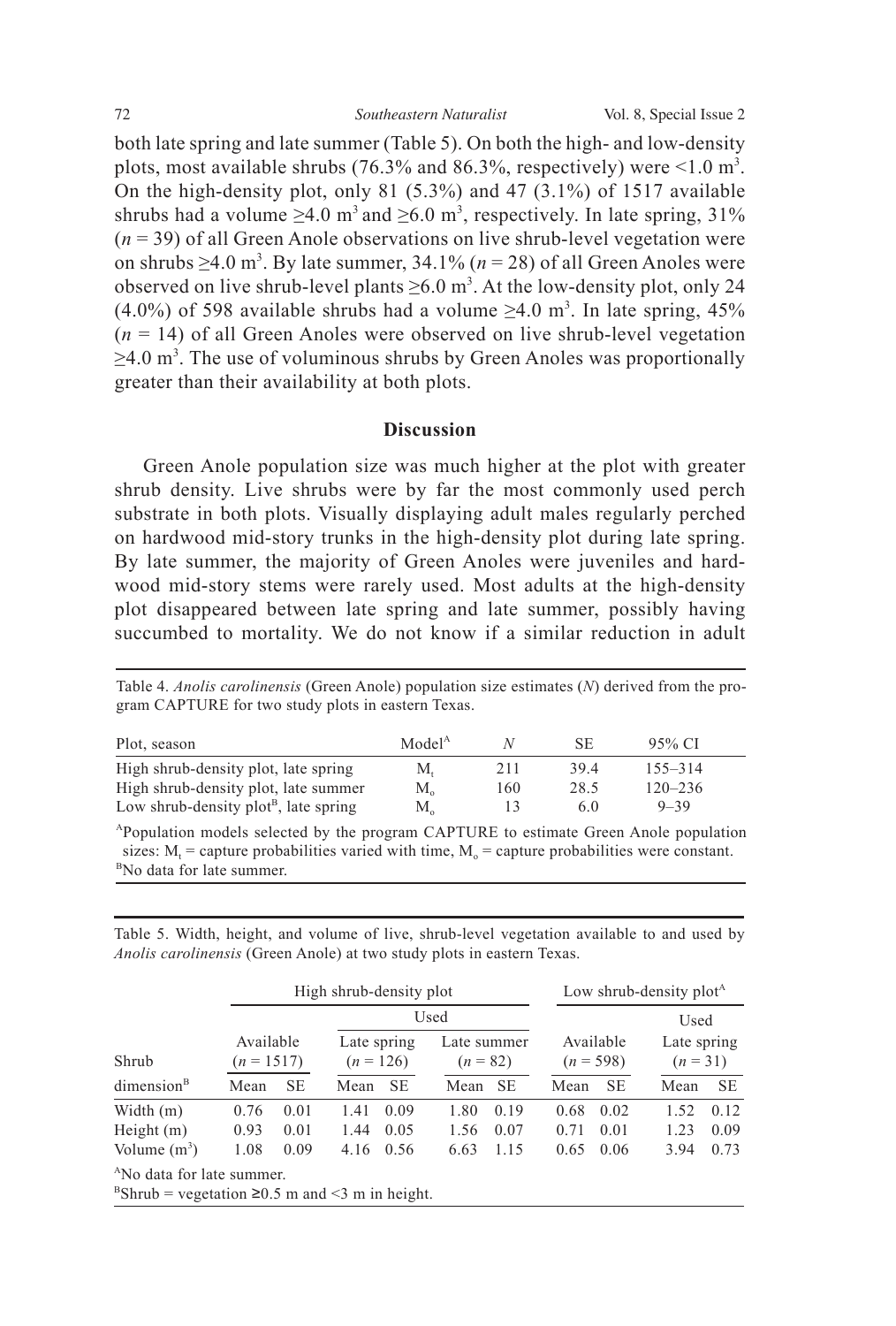numbers occurred at the plot with fewer shrubs since we did not visit that plot during late summer.

 Jenssen et al. (1998) showed that perch height increased with body size during "the beginning of the post-reproductive period." Our data support this as adults perched at significantly greater heights than juveniles at our highdensity plot during late summer. However, this difference was not observed at the high-density plot during late spring, or at the low-density plot. Only a few large juveniles, that may have hatched the previous year, were captured at the high-density plot during late spring. Thus, the perch heights of these larger juveniles may approach that of the smaller adults. Few juveniles were captured at the low-density plot as well. In this case, they were nearer to hatchling-sized and clearly young of the year, but our very low sample size may have prevented a significant difference between adult and juvenile perch heights.

Green Anoles were the most common prey item (30% of total prey) delivered to Southeastern American Kestrel nestlings in eastern Texas (R.R. Schaefer, unpubl. data) and are a seasonally important prey item elsewhere within the subspecies' range (Smallwood and Bird 2002). A study involving the examination of fecal samples collected from snakes in our region found *Coluber constrictor* L. (Racer) and *Masticophis fl agellum* Shaw (Coachwhip) to prey heavily on various lizards (D.C. Rudolph, unpubl. data). However, Green Anole remains were positively identified only from Racer  $(n = 1)$  and *Agkistrodon contortrix* L. (Copperhead,  $n = 2$ ) fecal samples. Many lizard remains could not be identified to species  $(n = 34)$ , making the extent of Green Anole predation by snakes in our region difficult to determine. Little information is available regarding Green Anole predation by other taxa in eastern Texas. Additional species occurring at our study plots that have been reported to prey on Green Anoles elsewhere within its range include *Melanerpes carolinus* L. (Red-bellied Woodpecker) (Arndt 1995), and *Vireo fl avifrons* Vieillot (Yellow-throated Vireo) and *V. olivaceus* L. (Red-eyed Vireo) (Sykes et al. 2007). *Eumeces laticeps* Schneider (Broadheaded Skink), another potential predator found at our study plots, killed and consumed a Green Anole while in captivity (Neill 1940). Large predatory arthropods such as certain spiders may also prey on Green Anoles (Corey 1988). We observed one instance of cannibalism of a Green Anole hatchling during this study (R.R. Schaefer, pers. observ.). Other than the Southeastern American Kestrel, we know of no available information regarding the extent of Green Anole predation by these taxa in our region. It is not known if the various modes of predatory behavior exhibited by these taxa have any influence on Green Anole perch site selection.

 We found no literature references addressing the question of Green Anole preference or avoidance of particular plant species. Our analyses revealed that very few shrub-level plant species were preferred or avoided by anoles. Green Anoles at both plots were found on shrubs with a greater average volume than that of available plants. Greater shrub volume is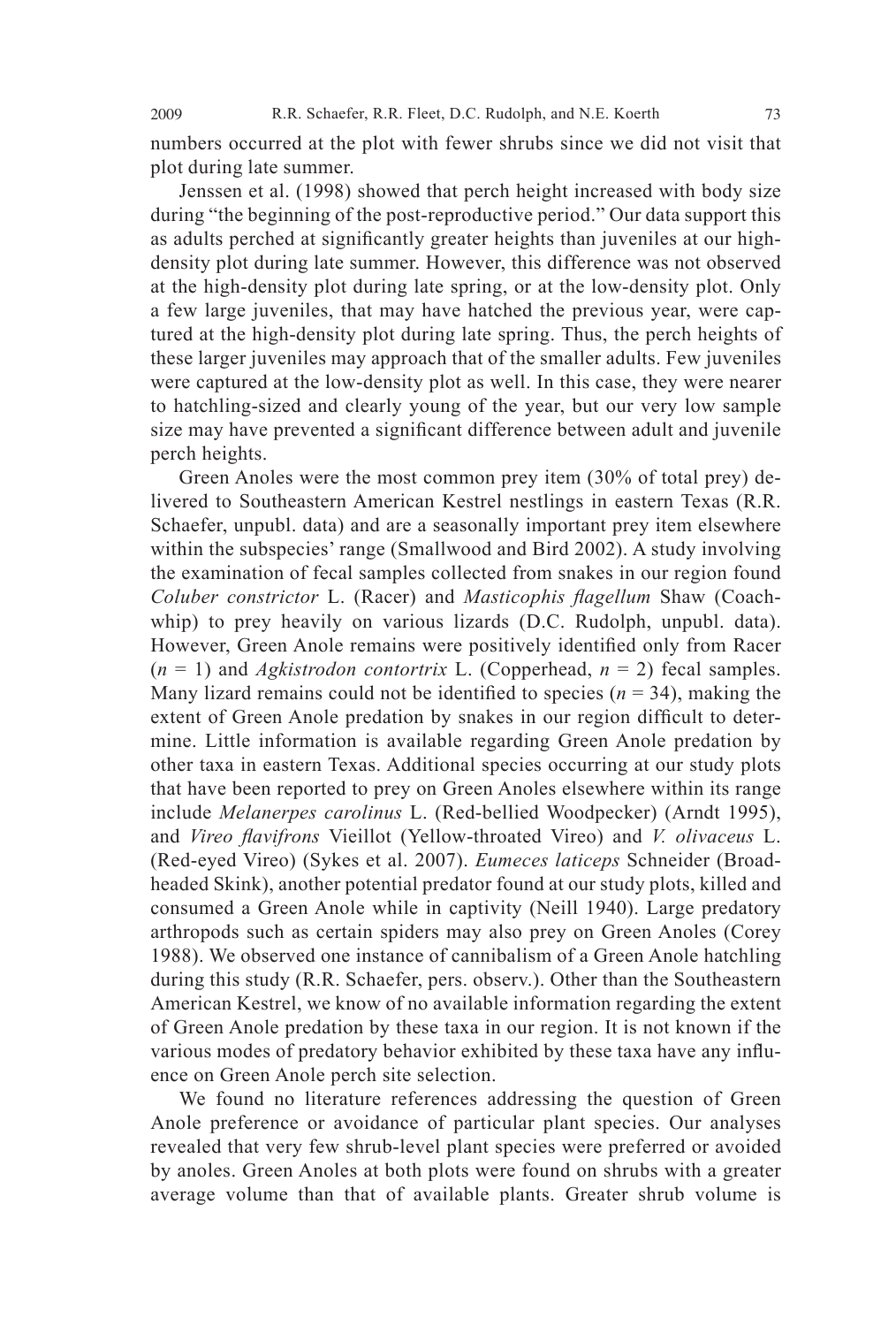clearly an important feature to Green Anoles, and appears to have a greater influence than shrub species on an individual's choice of perch sites. Shrubs of greater volume were relatively scarce at both plots, and their use by Green Anoles was proportionally greater than their availability. Though we cannot say if Green Anoles seek larger shrubs for the purpose of avoiding certain predators, a potential benefit of occupying shrub-level plants of greater volume may be a reduction in the conspicuousness of anoles to avian predators. When a predatory bird does detect an anole, it seems probable the bird would have more difficulty retrieving the lizard from the interior of a larger shrub. Additionally, larger shrubs may provide a greater selection of escape routes for Green Anoles confronted by a predator. Sites with a higher volume of shrub-level vegetation provide a greater number of perches and presumably more arthropod prey, which in turn should support higher Green Anole populations.

Green Anoles are attracted to dense shrubbery in open areas (Dundee and Rossman 1989), making the fire-maintained pine habitats at our study plots ideal. The higher-density shrub plot did not contain a contiguous layer of woody, shrub-level vegetation. It was a mosaic of shrubs (single plants and clumped) and openings with herbaceous, woody, and bare/leaf litter ground cover. This vegetative structure provides good quality foraging habitat for the Southeastern American Kestrel, which requires an open understory for maneuverability and visual prey location (Hoffman and Collopy 1988, Smallwood and Bird 2002). The vegetative structure of our low-density shrub plot differed in that hardwood mid-story trees were nearly absent and shrub-level vegetation was much reduced. This created an even more open pine stand that still provided kestrel foraging habitat, but anole numbers were much reduced. A reduction in anoles may reduce foraging habitat quality for kestrels. On the other hand, a contiguously dense shrub layer may harbor more anoles but may also hinder kestrel maneuverability. Thus, some intermediate shrub density may provide optimal kestrel foraging habitat with regard to Green Anoles.

 Our results suggest that Green Anole abundance varies in response to the density of shrub-level vegetation, but additional research with an expanded number of plots that exhibit a gradient of shrub densities would strengthen our understanding of the relationships between Green Anoles and shrub characteristics.

#### **Acknowledgments**

 We thank Lance D. McBrayer, Matthew A. Kwiatkowski, and two anonymous reviewers for constructive comments on earlier drafts of this manuscript. We also thank Daniel Saenz, Robert J. Allen, and John N. Macey for their assistance with mark-recapture fieldwork.

## **Literature Cited**

Arndt, R.G. 1995. Red-bellied Woodpecker, *Melanerpes carolinus*, predation on adult Green Anole, *Anolis carolinensis*. Florida Scientist 58:249–251.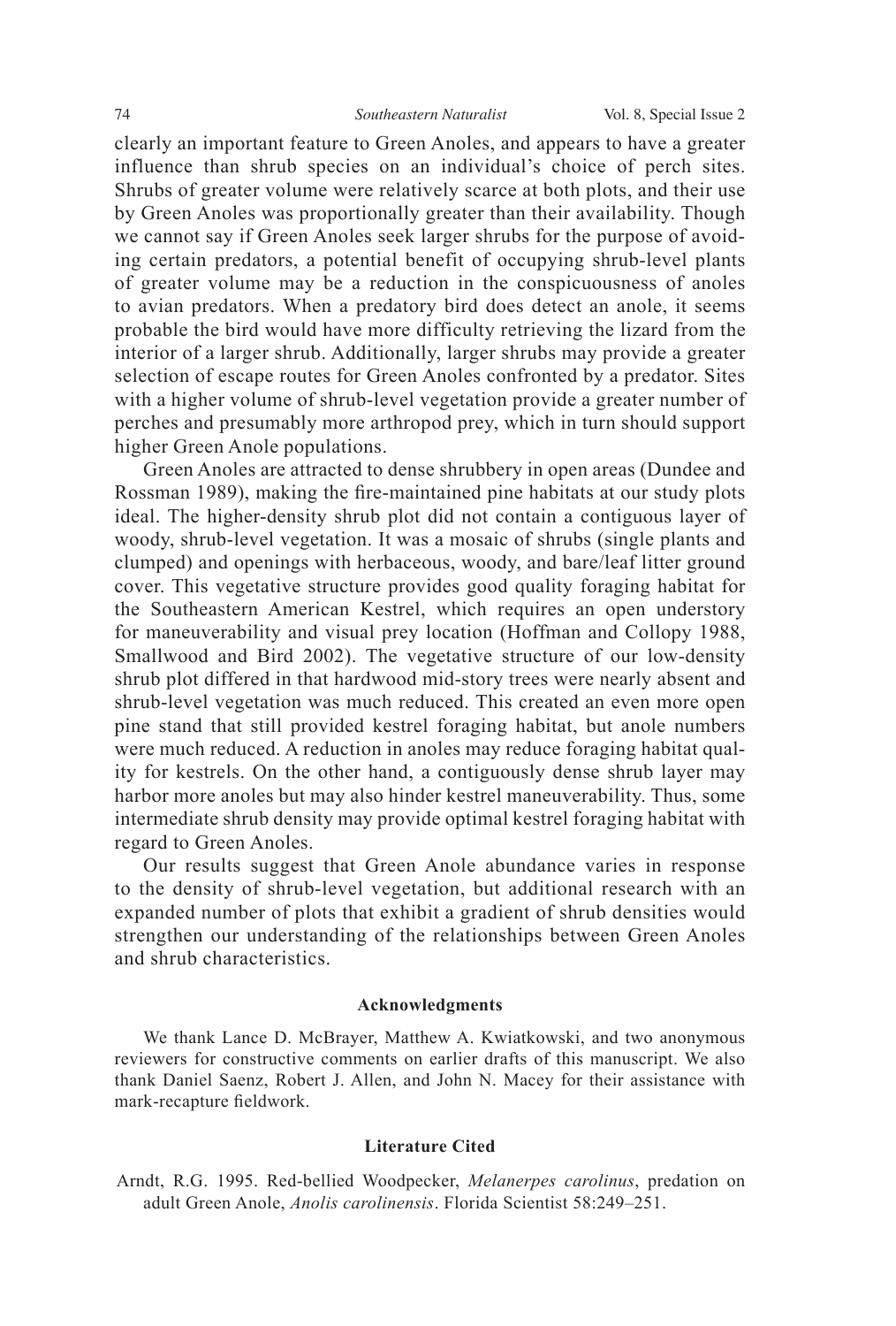- Bohall-Wood, P., and M.W. Collopy. 1987. Foraging behavior of Southeastern American Kestrels in relation to habitat use. Pp. 58–65, *In* D.M. Bird and R. Bowman (Eds.). The Ancestral Kestrel. Raptor Research Report 6, Raptor Research Foundation, Vermillion, SD. 178 pp.
- Conant, R., and J.T. Collins. 1998. A Field Guide to Reptiles and Amphibians of Eastern and Central North America. Houghton Mifflin Company, Boston, MA. 616 pp.
- Corey, D.T. 1988. Comments on a Wolf Spider feeding on a Green Anole lizard. Journal of Arachnology 16:392.
- Dundee, H.A., and D.A. Rossman. 1989. The Amphibians and Reptiles of Louisiana. Louisiana State University Press, Baton Rouge, LA. 300 pp.
- Gilliam, F.S., B.M. Yurish, and L.M. Goodwin. 1993. Community composition of an old-growth Longleaf Pine forest: Relationship to soil texture. Bulletin of the Torrey Botanical Club 120:287–294.
- Glitzenstein, J.S., W.J. Platt, and D.R. Streng. 1995. Effects of fire regime and habitat on tree dynamics in north Florida Longleaf Pine savannas. Ecological Monographs 65:441–476.
- Hoffman, M.L., and M.W. Collopy. 1988. Historical status of the American Kestrel (*Falco sparverius paulus*) in Florida. Wilson Bulletin 100:91–107.
- Irschick, D.J., E. Carlisle, J. Elstrott, M. Ramos, C. Buckley, B. Vanhooydonck, J. Meyers, and A. Herrel. 2005. A comparison of habitat use, morphology, clinging performance, and escape behavior among two divergent Green Anole Lizard (*Anolis carolinensis*) populations. Biological Journal of the Linnean Society 85:223–234.
- Jenssen, T.A. 1973. Shift in the structural habitat of *Anolis opalinus* due to congeneric competition. Ecology 54:863–869.
- Jenssen, T.A., K.A. Hovde, and K.G. Taney. 1998. Size-related habitat use by nonbreeding *Anolis carolinensis* lizards. Copeia 1998:774–779.
- Kennedy, J.P. 1964. Natural history notes on some snakes of eastern Texas. Texas Journal of Science 16:210-215.
- Manly, B.F.J., L.L. McDonald, and D.L. Thomas. 1993. Resource Selection by Animals: Statistical Design and Analysis for Field Studies. Chapman and Hall, New York, NY. 177 pp.
- Masters, R.E., C.W. Wilson, G.A. Bukenhofer, and M.E. Payton. 1996. Effects of pine-grassland restoration for Red-cockaded Woodpeckers on White-Tailed Deer forage production. Wildlife Society Bulletin 24:77–84.
- Neill, W.T., Jr. 1940. *Anolis carolinensis* eaten by *Eumeces laticeps*. Copeia 4:266.
- Otis, D.L., K.P. Burnham, G.C. White, and D.R. Anderson. 1978. Statistical inference from capture data on closed animal populations. Wildlife Monographs 62. 135 pp.
- Platt, W.J., G.E. Evans, and S.L. Rathbun. 1988. The population dynamics of a longlived conifer (*Pinus palustris*). The American Naturalist 131:491–525.
- Provencher, L., A.R. Litt, D.R. Gordon, H.L. Rodgers, B.J. Herring, K.E.M. Galley, J.P. McAdoo, S.J. McAdoo, N.M. Gobris, and J.L. Hardesty. 2001. Restoration fire and hurricanes in longleaf pine sandhills. Ecological Restoration 19:92–98.
- Rodríguez-Robles, J.A., M. Leal, and J.B. Losos. 2005. Habitat selection by the Puerto Rican Yellow-chinned Anole, *Anolis gundlachi*. Canadian Journal of Zoology 83:983–988.